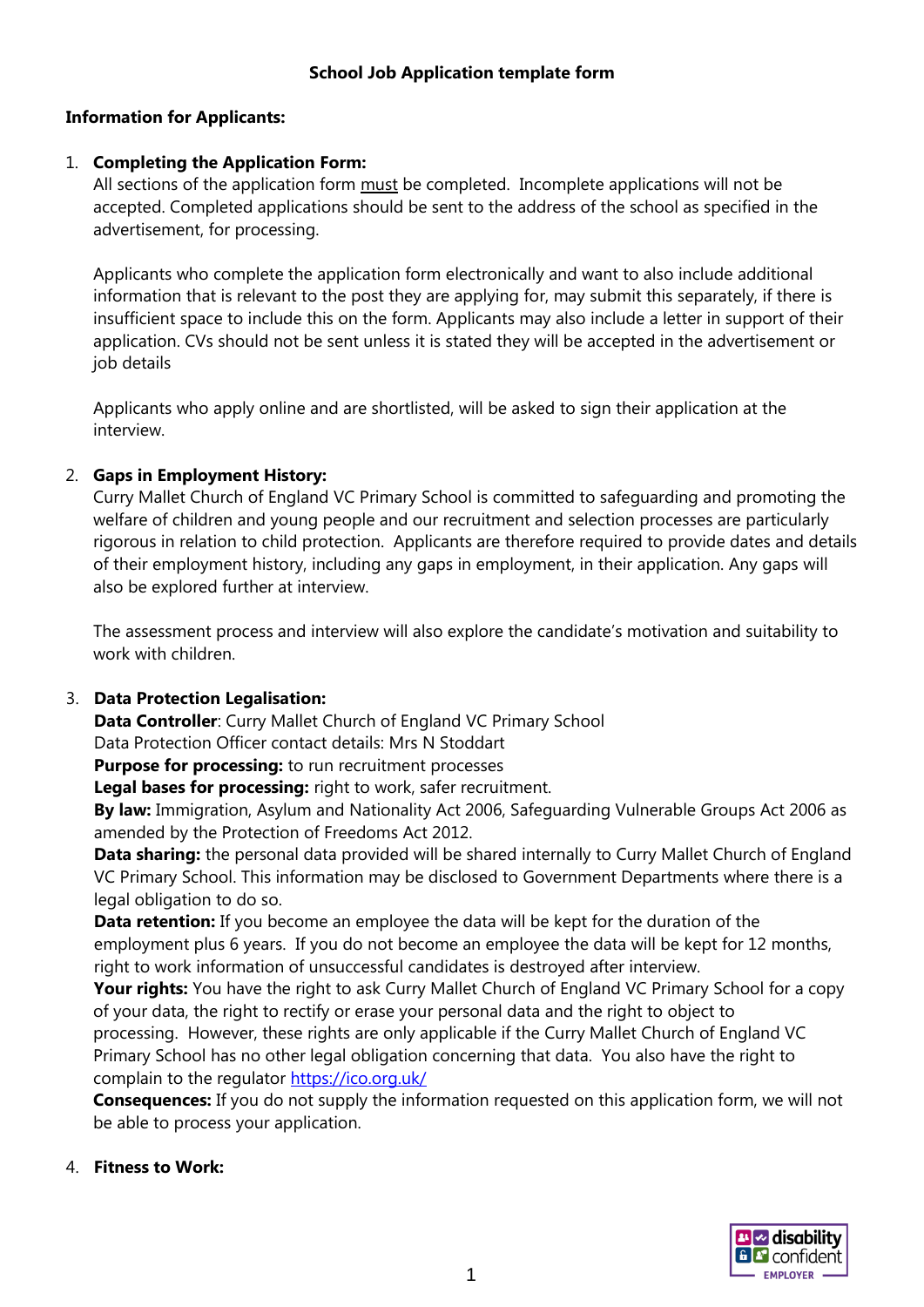Curry Mallet Church of England VC Primary School has a duty to ensure the fitness of all employees to carry out the duties for which they are employed. The offer of employment will, therefore, be subject to the receipt of satisfactory health clearance. In some cases, a medical examination may be necessary before an appointment can be confirmed.

#### 5. **Right to Work:**

All external successful applicants will be asked to confirm, in advance of taking up the appointment, that they are eligible to work in the United Kingdom. In order to demonstrate this, the successful applicant will be required to provide original appropriate and relevant documentation that evidences their right to work in the UK or via Right to Work online.

### 6. **Disclosure of Criminal Convictions:**

Applicants should be aware that it is an offence to apply for a role in a school or an academy if they are barred from engaging in regulated activity relevant to children.

A person will be engaging in regulated activity with children if, as a result of their work, they:

- will be responsible, on a regular basis in a school or college, for teaching, training instructing, caring for or supervising children.
- will be working on a regular basis in a specified establishment, such as a school, for or in connection with the purposes of the establishment, where the work gives opportunity for contact with children; or
- engage in intimate or personal care or healthcare or any overnight activity, even if this happens only once.

This post requires a criminal background check via the Disclosure Procedure.

The post for which you are applying is exempt from Section 4(2) of the Rehabilitation of Offenders Act 1974 by virtue of the Rehabilitation of Offenders Act (Exemptions) Order 1975 which requires you to reveal any information concerning spent or unspent convictions, cautions, reprimands or warnings excluding youth cautions, youth reprimands and youth warnings.

7. **Shortlisted candidates will be asked to complete a self-declaration of their criminal record or information that would make them unsuitable to work with children**. Failure to disclose information concerning such convictions may lead to dismissal or disciplinary action by Governors or LA. Any information given will be treated in strict confidence and will be considered only in relation to your application for this post.

#### 8. **Equal Opportunities:**

Curry Mallet Church of England VC Primary School strives to ensure that no employee or job applicant receives less favourable treatment than another on the grounds of age, disability, race, gender reassignment, marital or civil partnership, religion or belief, sexual orientation, sex or pregnancy and maternity.

9. **Interview Expenses** - candidates will not normally be reimbursed for their interview expenses. However, there are some circumstances when Curry Mallet Church of England VC Primary School may make an exception to this. If you would like the school to consider this, then please contact them prior to attending the interview, to discuss this with them. If a candidate declines an appointment if it is offered, no expenses will be paid unless the Governors decide there are extenuating circumstances.

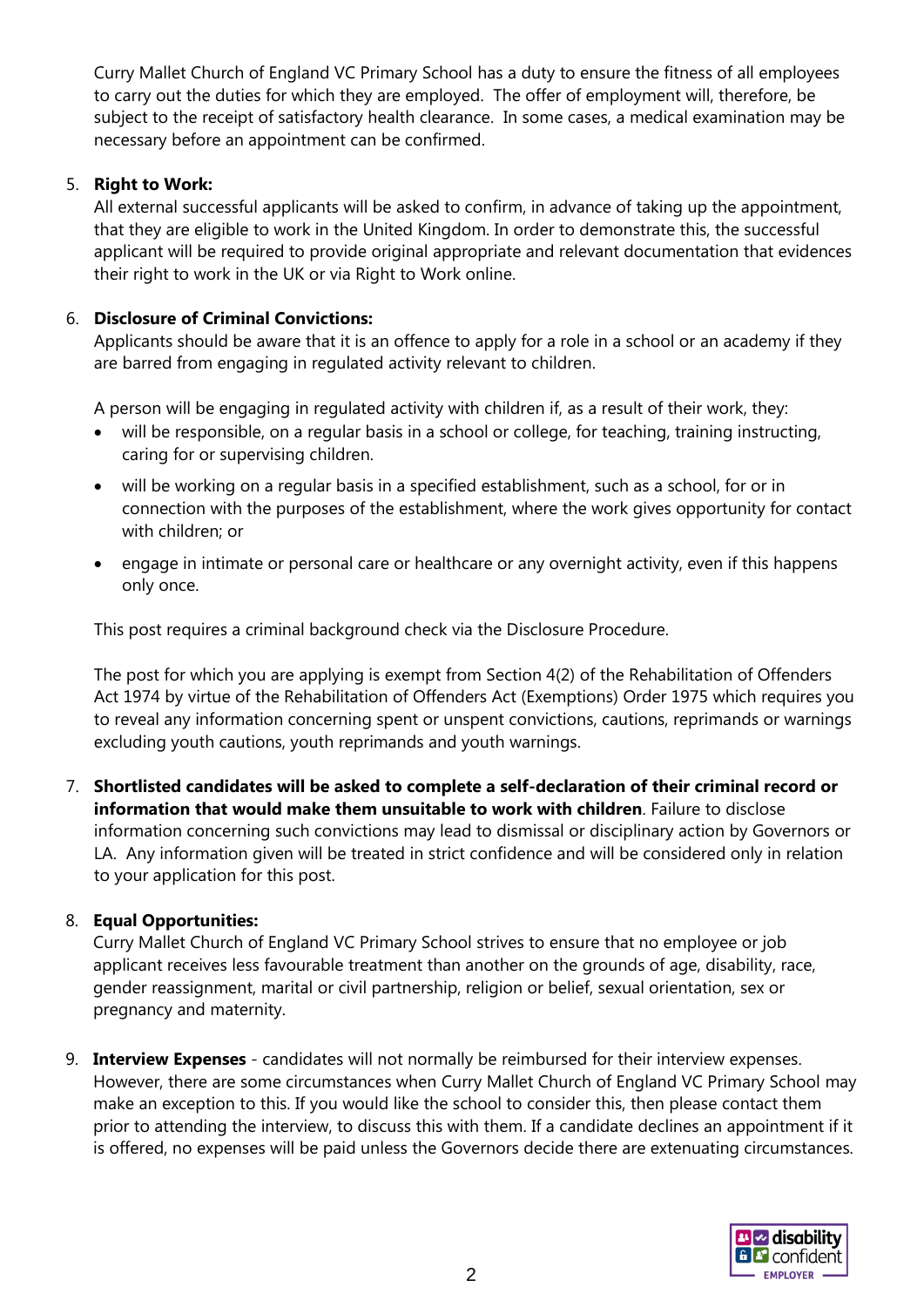### **APPLICATION FOR EMPLOYMENT WITH LOCAL AUTHORITY MAINTAINED SCHOOLS**

Before completing, please ensure you have read the guidance notes in the application pack or on our website. You may use additional sheets if you need to.

| Please return this form to address given in the Advertisement or Application Pack |  |  |  |  |  |  |
|-----------------------------------------------------------------------------------|--|--|--|--|--|--|
| Application for the post of                                                       |  |  |  |  |  |  |
| Name of School                                                                    |  |  |  |  |  |  |
| Job Reference Number                                                              |  |  |  |  |  |  |
| <b>Closing Date</b>                                                               |  |  |  |  |  |  |
| How did you hear about this job?<br>(Name of publication if advertised)           |  |  |  |  |  |  |

## **Part A: Personal Details (Block capitals please)**

| Family Name / Surname                                                                             |                                                                              |
|---------------------------------------------------------------------------------------------------|------------------------------------------------------------------------------|
| Previous Name(s)                                                                                  |                                                                              |
| Forename(s)                                                                                       |                                                                              |
| Known Name:<br>(If different from Forename)                                                       |                                                                              |
| <b>Preferred Title</b><br>(Eg. Mr, Mrs, Miss, Ms, Dr)                                             |                                                                              |
| <b>Current Address</b><br>(Please include Postcode)                                               |                                                                              |
| <b>National Insurance Number</b>                                                                  |                                                                              |
| <b>Preferred Contact Telephone</b><br>Number                                                      |                                                                              |
| Alternative Telephone Number<br>(If available)                                                    |                                                                              |
| <b>Email Address</b><br>Please note that correspondence<br>will be via email whenever<br>possible |                                                                              |
| Date of Birth (See note* below)                                                                   |                                                                              |
|                                                                                                   | *Date of birth must be disclosed if the post involves working with children. |

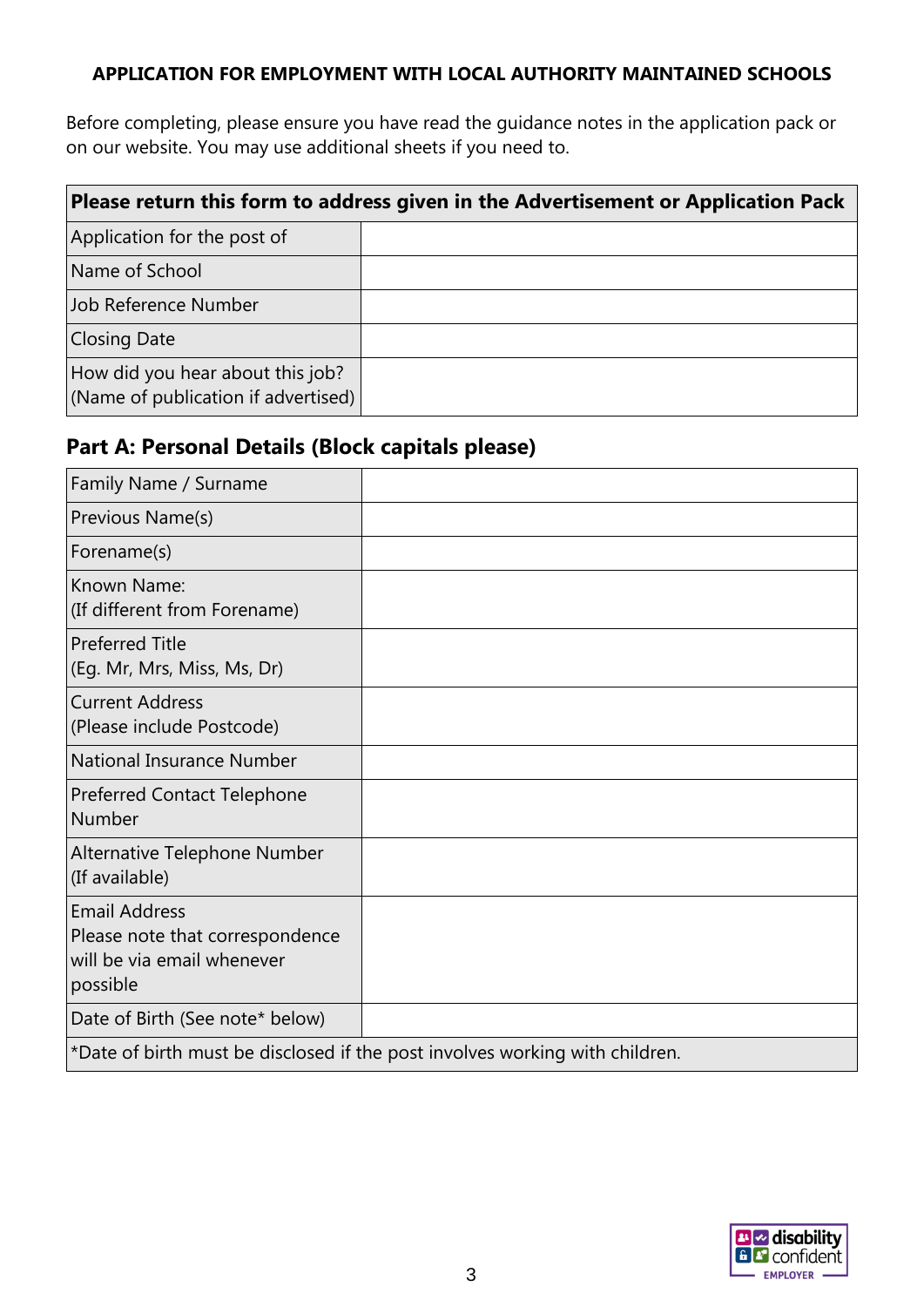## **Part B: Present (or most recent) Employer**

| Name and Address<br>of Employer |                                                                                                   |                                             | Agency?<br>Agency  | Are you currently employed by an<br>Yes   <br>No<br>If yes, please give the name of the |
|---------------------------------|---------------------------------------------------------------------------------------------------|---------------------------------------------|--------------------|-----------------------------------------------------------------------------------------|
| Job Title                       |                                                                                                   |                                             |                    |                                                                                         |
| <b>Start Date</b>               |                                                                                                   | date left                                   | Notice required or |                                                                                         |
| Salary                          |                                                                                                   | If part-time, please<br>give hours per week |                    |                                                                                         |
| leaving:                        | Please give details of your main tasks and responsibilities – and, if applicable, your reason for |                                             |                    |                                                                                         |
|                                 |                                                                                                   |                                             |                    |                                                                                         |
|                                 | Please explain why you are applying for this post at this time:                                   |                                             |                    |                                                                                         |
|                                 |                                                                                                   |                                             |                    |                                                                                         |

## **Part C: Employment History (most recent first)**

Please give as much relevant information as possible. For posts working with children, you must give your **full** employment history from when you left school/higher education and explain any gaps in your employment and include dates. Please include any time spent employed as a volunteer.

| Name & Address of<br>Employer<br>(for previous roles in<br>schools please provide<br>type of school, size of<br>school - NOR) | Dates From/To<br>(MM/YY) | Job Role<br>(for previous roles in<br>schools please provide age<br>range taught/ curriculum<br>responsibilities/ subjects) | Final Salary and<br>Reason for Leaving |
|-------------------------------------------------------------------------------------------------------------------------------|--------------------------|-----------------------------------------------------------------------------------------------------------------------------|----------------------------------------|
|                                                                                                                               |                          |                                                                                                                             |                                        |

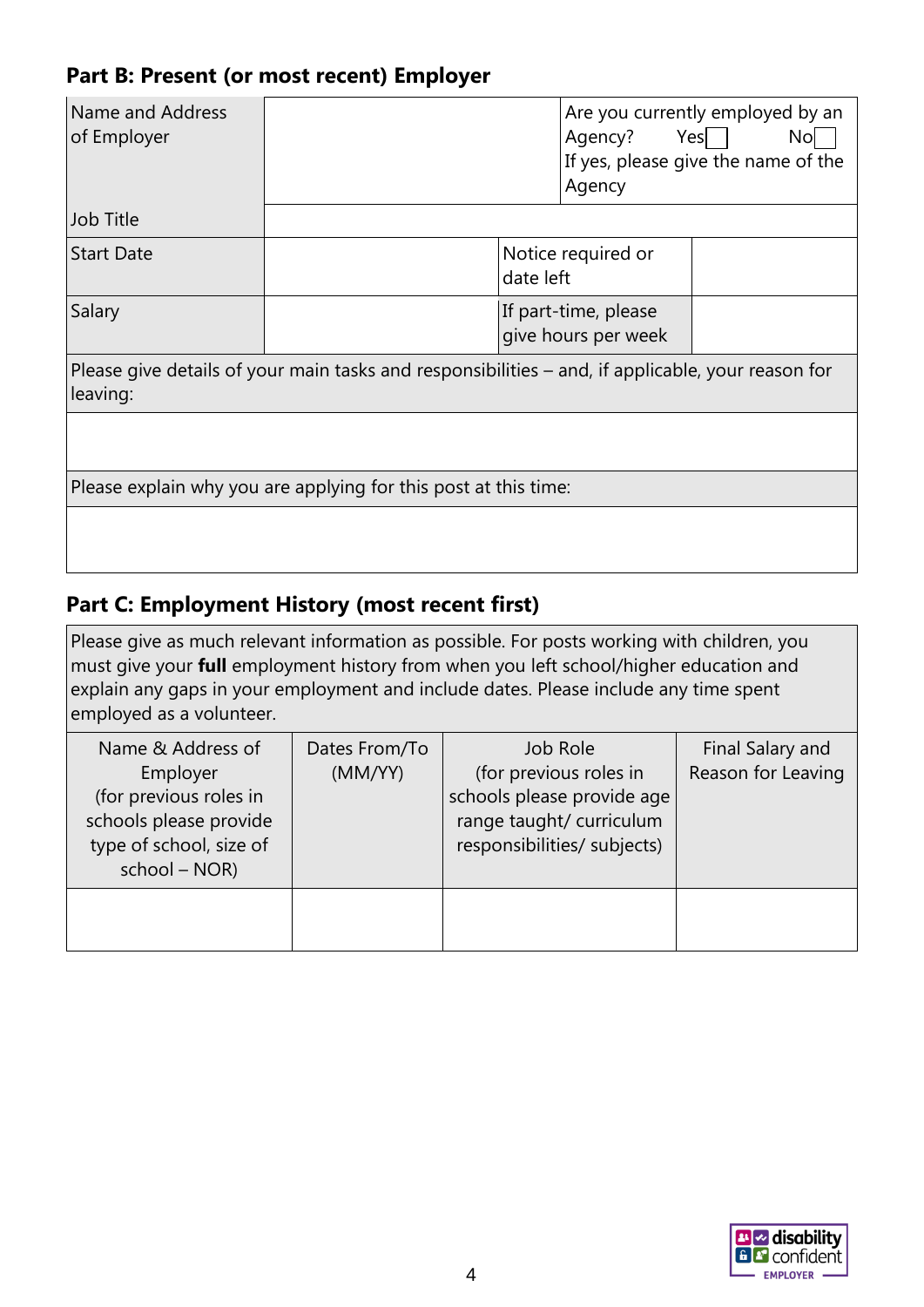# **Part D: Academic, Professional and Vocational Qualifications**

Proof of qualifications will be required at interview

| Exams Passed (Level)<br>Qualifications & Memberships<br>(Most Recent First)                                            | Grade and<br>Date<br>Achieved* | Name of Educational Establishment and/or<br>Professional or Awarding Body |  |  |  |  |
|------------------------------------------------------------------------------------------------------------------------|--------------------------------|---------------------------------------------------------------------------|--|--|--|--|
|                                                                                                                        |                                |                                                                           |  |  |  |  |
| * As posts working in schools or academies involve working with children/vulnerable adults, you must provide all dates |                                |                                                                           |  |  |  |  |
| Teacher Status: (to be completed by teachers only)                                                                     |                                |                                                                           |  |  |  |  |
| Do you hold qualified teacher status?                                                                                  | Yes                            | No                                                                        |  |  |  |  |
| If you have answered yes, please provide TRN number                                                                    |                                |                                                                           |  |  |  |  |
| Have you completed an induction year as a Early Career Teacher<br>(previously known as Newly Qualified Teacher?        | Yes                            | No                                                                        |  |  |  |  |

## **Part E: Training/Continuing Professional Development**

Please give details of training/development activities which you consider to be relevant to this post.

| Training Course and Organiser<br>or Development Activity | Time spent | Outcome - Grade Achieved<br>(Where applicable) |
|----------------------------------------------------------|------------|------------------------------------------------|
|                                                          |            |                                                |

## **Part F: Personal Statement**

You may continue on a separate sheet if you need to.

**Key Competencies, Knowledge and Skills**: Referring to the person specification, provide examples of how you have demonstrated the key competencies and the knowledge and skill requirements for this role. You may use experience gained from within and/or outside the workplace to provide these examples. (We recommend that you use the different headings on the person specification as a starting point.)

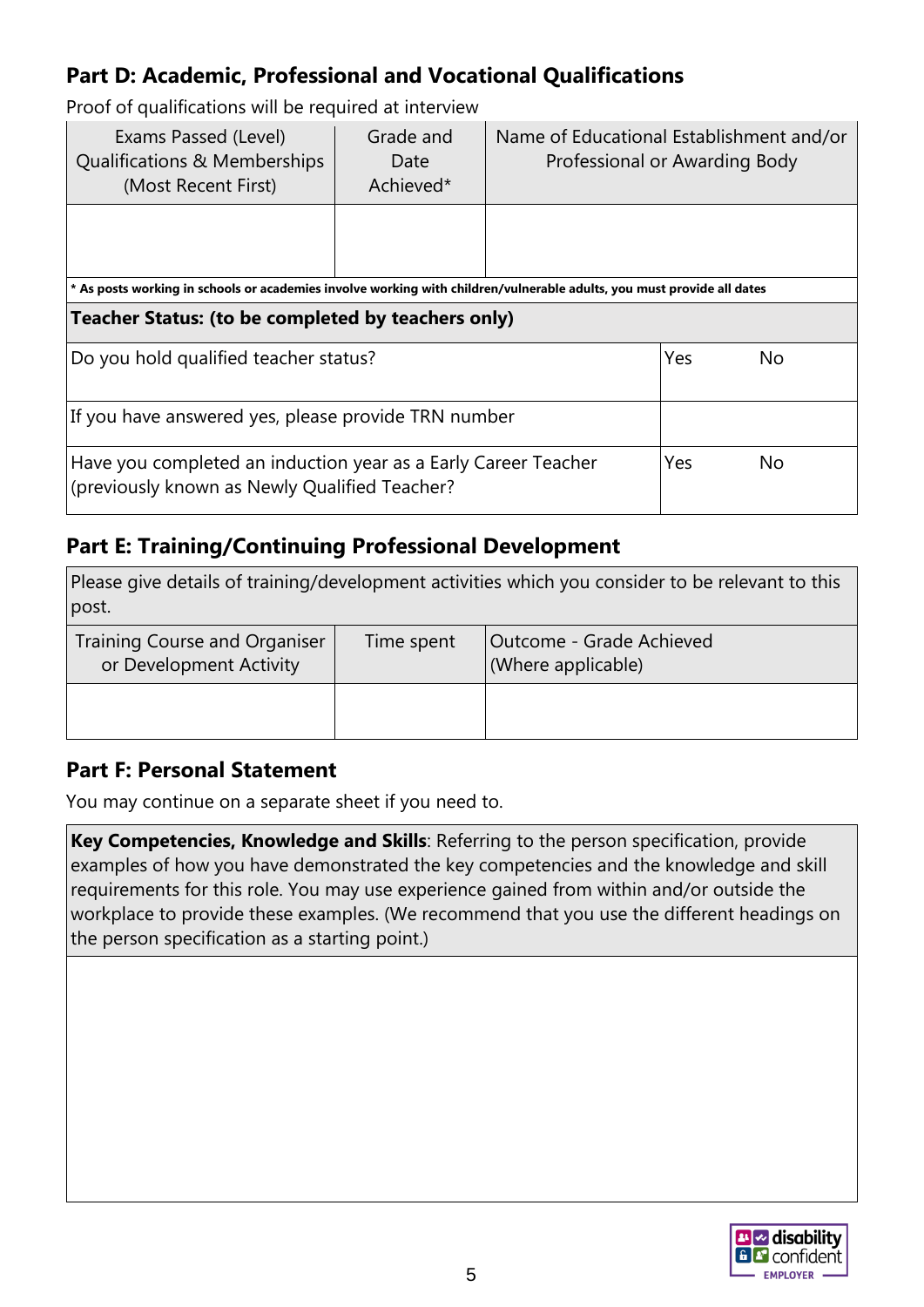**Personal Attributes:** Please describe ways in which you have demonstrated the personal attributes required for this post, as outlined in the person specification.

## **Part G: Supplementary Information**

**Personal Transport:** For posts which involve travel away from normal place of work:

Are you willing and able to travel to meet the requirements of the post?

Yes No

Please provide details of any current motoring convictions, disqualifications or penalty points, with dates and reasons and/or any difficulties you foresee concerning travel:

**Schools - please only include the statement in relation to 'Positive about Disability' and the 'Disability Confident' logo in the application form if the school has signed up to this initiative.**

**Positive About Disability:** We welcome applications from people with disabilities. Wherever possible we will make reasonable adjustments to enable a person with a disability to access the application and appointment process fairly.

| Do you consider yourself to have a<br>disability?                                                                                                    | Yes | No.       | Prefer not to answer |
|------------------------------------------------------------------------------------------------------------------------------------------------------|-----|-----------|----------------------|
| If "yes" and you are offered an interview,<br>would you welcome a pre-interview<br>discussion to identify any particular<br>needs that you may have? | Yes | <b>No</b> | Prefer not to answer |

# **PART H: REFERENCES AND DECLARATIONS**

**References:** Please provide the names of two professional referees, both of whom can write with authority about your performance, abilities and competence in a work, voluntary or educational environment. The first reference must be your manager or a senior manager representing your current or most recent employer. If this post has not involved working with children or vulnerable adults but a previous post has, that previous employer must be given as your second referee. This applies even if you have done other work in between. References will not be accepted from colleagues, relations or people who know you solely as a friend. If you do not wish your current employer to be contacted **prior** to interview please tick the box below, **unless** you are applying for a post working with children as below. Please note that if you are successful at interview and are conditionally offered and accept the post, we will commence pre-employment checks which will include contacting **ALL** referees.

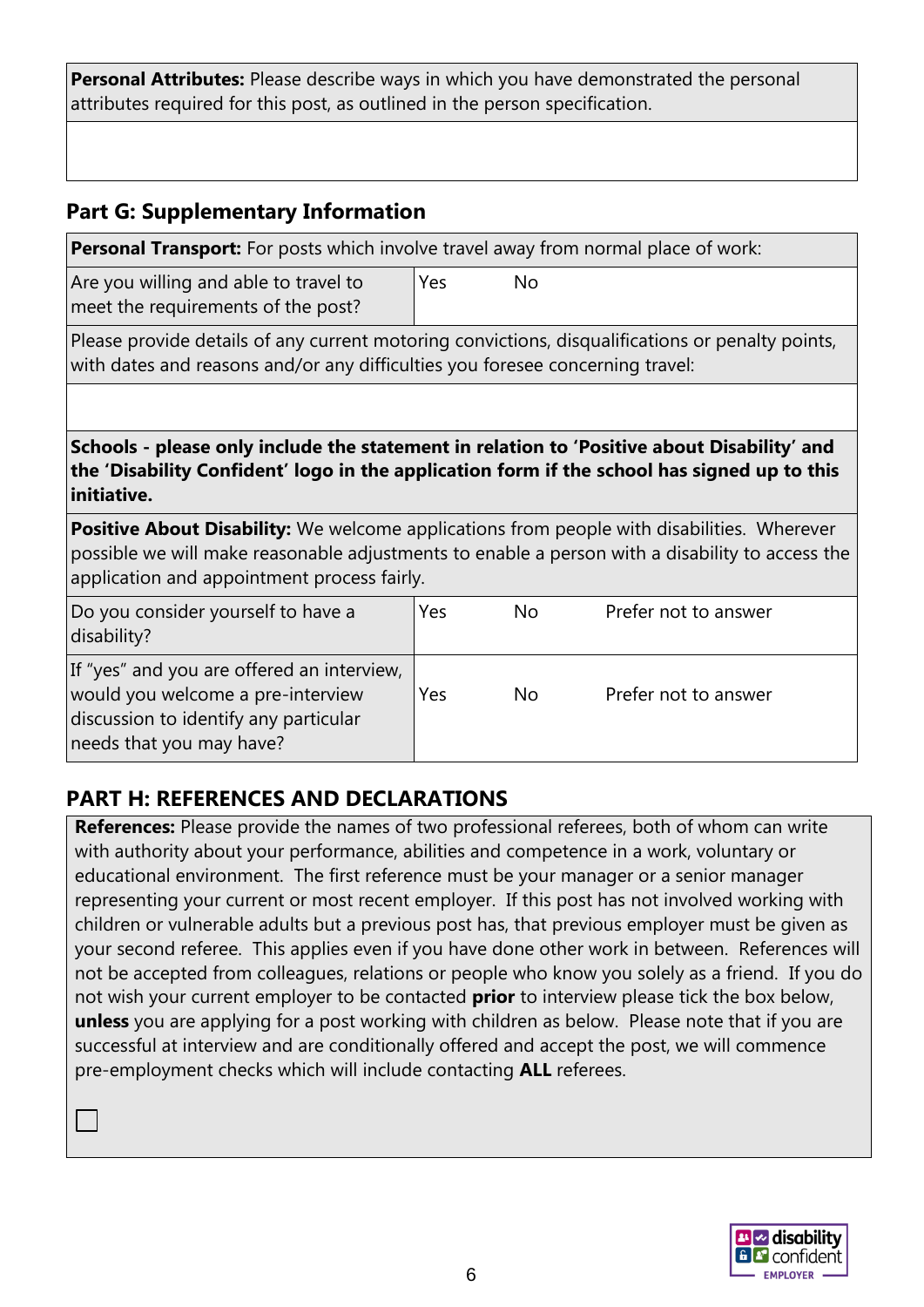If you are applying for a Headteacher post. For applicants currently in a substantive Headteacher post, your referees must be your current Chair of Governors and your Director of Children Services at your Local Authority or equivalent employing body. If you are not a current substantive Headteacher, your referees must be your current Headteacher or equivalent person and your current or most recent Local Authority or equivalent employing body.

| Applicants applying for a post in a Catholic or C of E Voluntary Aided School are encouraged to<br>also give the name of a clerical referee. |       |          |     |          |  |
|----------------------------------------------------------------------------------------------------------------------------------------------|-------|----------|-----|----------|--|
| *For posts working with children all references will be<br>requested before interview.                                                       |       |          |     |          |  |
| <b>Name of first Referee</b>                                                                                                                 |       |          |     |          |  |
| Job Title of Referee                                                                                                                         |       |          |     |          |  |
| Name of organisation                                                                                                                         |       |          |     |          |  |
| Address (including Postcode)                                                                                                                 |       |          |     |          |  |
| Email address if available                                                                                                                   |       |          |     |          |  |
| Daytime telephone number                                                                                                                     |       |          |     |          |  |
| Relationship to you (e.g., supervisor,<br>tutor)                                                                                             |       |          |     |          |  |
| Dates of your employment                                                                                                                     | From: | $\prime$ | To: | $\prime$ |  |
| <b>Name of second Referee</b>                                                                                                                |       |          |     |          |  |
| Job Title of Referee                                                                                                                         |       |          |     |          |  |
| Name of organisation                                                                                                                         |       |          |     |          |  |
| Address (including Postcode)                                                                                                                 |       |          |     |          |  |
| Email address if available                                                                                                                   |       |          |     |          |  |
| Daytime telephone number                                                                                                                     |       |          |     |          |  |
| Relationship to you                                                                                                                          |       |          |     |          |  |
| Dates of your employment                                                                                                                     | From: |          | To: |          |  |
| Name of clerical Referee (if applicable)                                                                                                     |       |          |     |          |  |
| Job Title of Referee                                                                                                                         |       |          |     |          |  |
| Name of organisation                                                                                                                         |       |          |     |          |  |
| Address (including Postcode)                                                                                                                 |       |          |     |          |  |
| Email address if available                                                                                                                   |       |          |     |          |  |
| Daytime telephone number                                                                                                                     |       |          |     |          |  |
| Relationship to you                                                                                                                          |       |          |     |          |  |

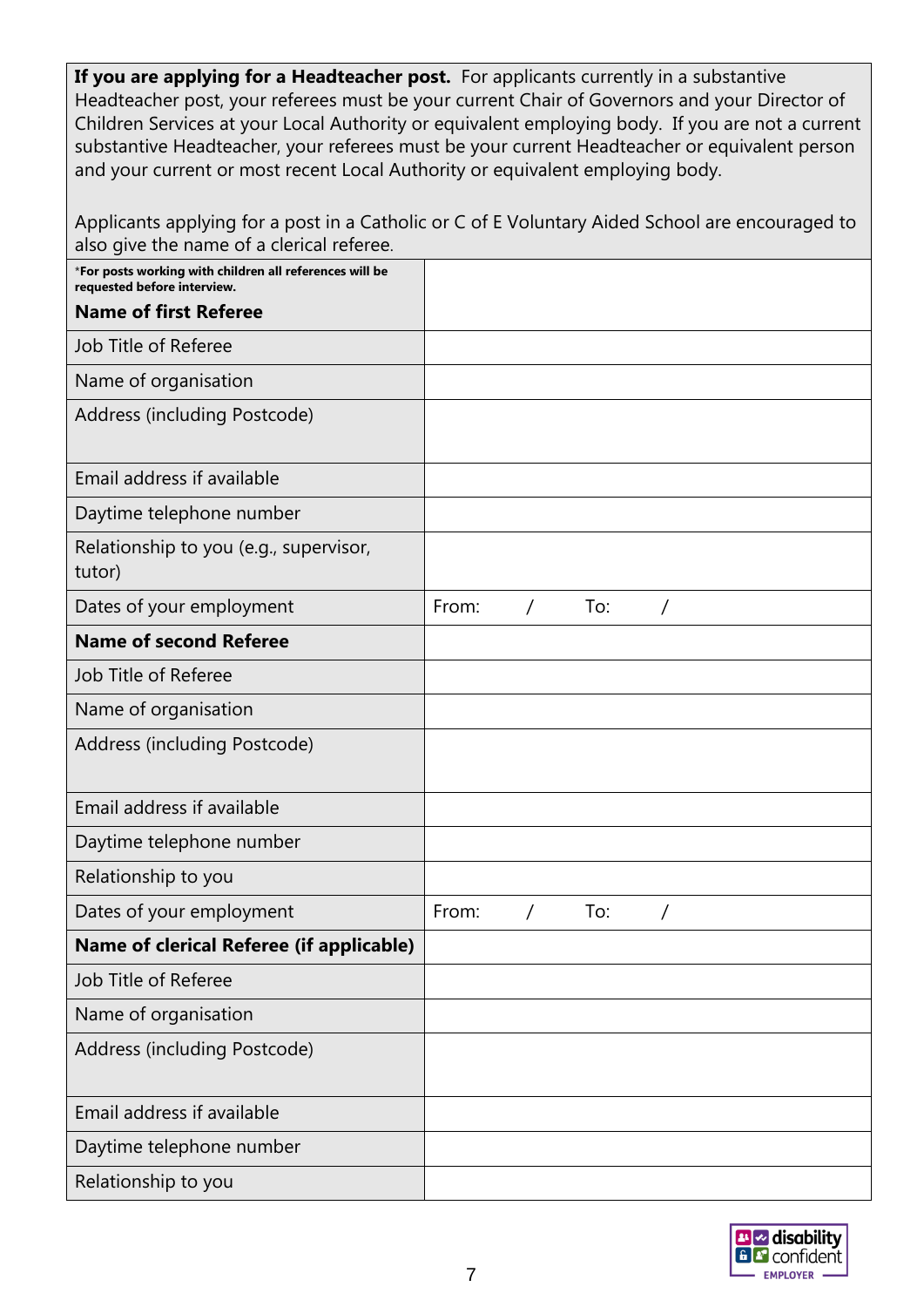| Dates of your employment                                                                                                                                                                                                                                                                                                                                                                                                                                                                                                                                                                                                                        | From: |               |     |  |  |  |  |
|-------------------------------------------------------------------------------------------------------------------------------------------------------------------------------------------------------------------------------------------------------------------------------------------------------------------------------------------------------------------------------------------------------------------------------------------------------------------------------------------------------------------------------------------------------------------------------------------------------------------------------------------------|-------|---------------|-----|--|--|--|--|
|                                                                                                                                                                                                                                                                                                                                                                                                                                                                                                                                                                                                                                                 |       | $\prime$      | To: |  |  |  |  |
| <b>Declaration of Interest:</b> Every applicant applying for a position in Curry Mallet Church of<br>England VC Primary School who knows they are related to any to a member of staff, pupil or a<br>governor/trustee must disclose the relationship in their application form. An applicant who fails<br>to disclose this information will be disqualified for appointment to the position and if<br>appointed, may be liable to dismissal.                                                                                                                                                                                                    |       |               |     |  |  |  |  |
| If you do have a relationship with a governor, trustee or staff member, this does not necessarily<br>prevent them from acting as a referee for you.                                                                                                                                                                                                                                                                                                                                                                                                                                                                                             |       |               |     |  |  |  |  |
| Are you related to, or do you have any personal relationships with any<br>Yes<br><b>No</b><br>of the following at Curry Mallet Church of England VC Primary<br>School?<br>Governors/trustees<br>Staff                                                                                                                                                                                                                                                                                                                                                                                                                                           |       |               |     |  |  |  |  |
| Pupils<br>Name:                                                                                                                                                                                                                                                                                                                                                                                                                                                                                                                                                                                                                                 |       |               |     |  |  |  |  |
| Position:                                                                                                                                                                                                                                                                                                                                                                                                                                                                                                                                                                                                                                       |       | Relationship: |     |  |  |  |  |
| <b>Declaration</b>                                                                                                                                                                                                                                                                                                                                                                                                                                                                                                                                                                                                                              |       |               |     |  |  |  |  |
| I confirm that I am entitled to live and work in the United Kingdom.<br>I am willing for this data to be held and processed by Curry Mallet Church of England VC<br>Primary School and to be verified with relevant third parties. This may include previous<br>employers.<br>The information on this form is accurate. I understand that providing false information is<br>an offence and may lead to my application being disallowed or, should I be appointed, to<br>my dismissal and, where appropriate, may be referred to the police.<br>If you complete the form electronically and submit online or via email, please type in your name |       |               |     |  |  |  |  |

into the signature box to indicate that you have read and agree to the declaration.

Signed | Date

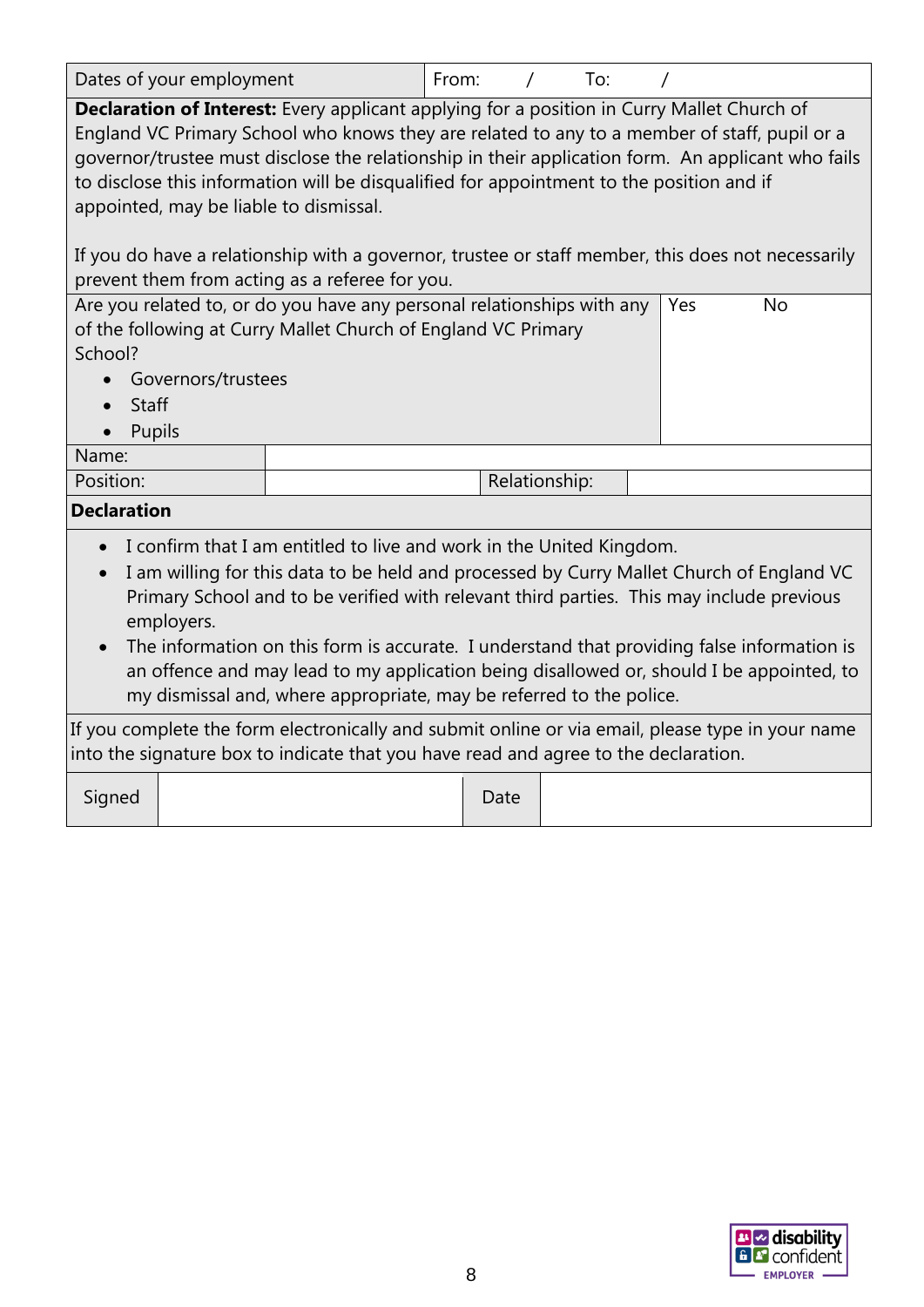# **Confidential**

# **Equal Opportunities- Recruitment Monitoring**

## **This form will be kept separate from your application form. It is not referred to during the selection process.**

Curry Mallet Church of England VC Primary School values diversity and is committed to promoting equality of opportunity for our employees and job applicants.

We monitor our recruitment and selection practices to fulfil our statutory duty relevant to equality in employment and to ensure our practices are fair, equitable and consistent with the aim of appointing the best person for the job. Recruitment monitoring enables us to take active steps to promote better policy and organisational practice.

The information you supply on this questionnaire will be recorded confidentially on our HR Systems and held for a maximum of 12 months. During this time, it will be used solely for the purposes of monitoring the profile of our job applicants. Access to the data will be restricted to nominated staff.

If you are appointed, the data will also be used for our HR/Payroll records purposes, which includes another legal requirement, workforce monitoring. We aim to ensure all applicants and employees, regardless of circumstances or status, receive equal access to opportunity and fair treatment.

For these reasons it is important that you complete the recruitment monitoring questionnaire in addition to the application form. Once completed, the questionnaire should be returned with your application to the Recruitment Administrator, the address of which is detailed in the Recruitment Information Pack.

Thank you for completing this information.

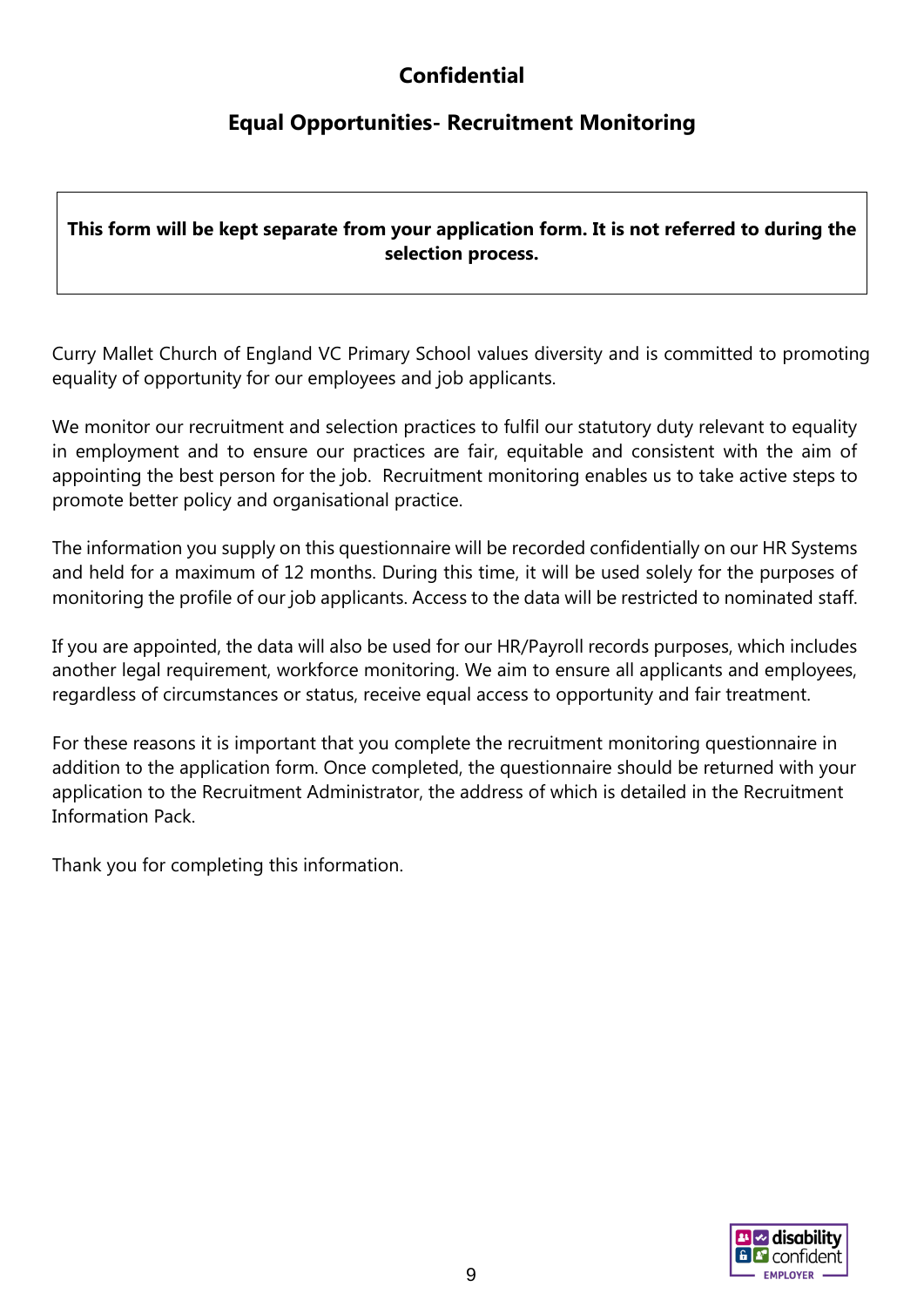### **This information will be treated in the strictest confidence**

## **EQUAL OPPORTUNITIES – RECRUITMENT MONITORING**

| <b>Post Applied for</b>                                                                                                                                                                                                                                                                    |                                 | Reference No:                |                                     |                                               |  |  |
|--------------------------------------------------------------------------------------------------------------------------------------------------------------------------------------------------------------------------------------------------------------------------------------------|---------------------------------|------------------------------|-------------------------------------|-----------------------------------------------|--|--|
| Name:                                                                                                                                                                                                                                                                                      | What is your date of birth?     |                              |                                     |                                               |  |  |
| Are you?<br>Please tick <b>one</b> of the appropriate boxes against each the questions below                                                                                                                                                                                               |                                 |                              |                                     |                                               |  |  |
| Gender                                                                                                                                                                                                                                                                                     |                                 |                              |                                     |                                               |  |  |
| Female<br>1. I                                                                                                                                                                                                                                                                             | Male<br>2.1                     | Prefer not to say<br>3.1     |                                     |                                               |  |  |
| <b>Sexual Orientation</b>                                                                                                                                                                                                                                                                  |                                 |                              |                                     |                                               |  |  |
| <b>Bisexual</b><br>1.1                                                                                                                                                                                                                                                                     | Gay /Lesbian<br>2.1             | Heterosexual<br>3.           |                                     | Prefer not to<br>4.<br>say                    |  |  |
| <b>Transgender</b>                                                                                                                                                                                                                                                                         |                                 |                              |                                     |                                               |  |  |
| Yes<br>1.1                                                                                                                                                                                                                                                                                 | 2.1<br>No                       | Prefer not to say<br>3.1     |                                     |                                               |  |  |
| How would you describe your ethnic origin?                                                                                                                                                                                                                                                 |                                 |                              |                                     |                                               |  |  |
| <b>White</b><br>a)                                                                                                                                                                                                                                                                         | Z.<br>Irish/British             | English/Welsh/Scottish/North | К.                                  | Gypsy or Irish Traveller                      |  |  |
|                                                                                                                                                                                                                                                                                            | Irish<br>D.                     |                              | Any other White<br>Q.<br>Background |                                               |  |  |
| <b>Mixed/Multiple</b><br>b)<br><b>Ethnic</b>                                                                                                                                                                                                                                               | White and Black Caribbean<br>Η. |                              | I.                                  | White and Black African                       |  |  |
|                                                                                                                                                                                                                                                                                            | White and Asian<br>J.           |                              | S.<br>Any other mixed<br>background |                                               |  |  |
| <b>Asian or Asian</b><br>c)<br><b>British</b>                                                                                                                                                                                                                                              | Indian<br>Е.                    | Pakistani<br>Х.              |                                     | Bangladeshi<br>G.                             |  |  |
|                                                                                                                                                                                                                                                                                            | Chinese<br>P.                   |                              | Y.                                  | Any other Asian<br>background                 |  |  |
| <b>Black/African</b><br>d)<br>/Caribbean/ Black<br><b>British</b>                                                                                                                                                                                                                          | Caribbean<br>T.                 | African<br>$V_{\cdot}$       |                                     | Any other<br>R.<br>black<br>background        |  |  |
| <b>Other ethnic group</b><br>e)                                                                                                                                                                                                                                                            | А.<br>Arab                      |                              | <b>B.</b>                           | Any other group                               |  |  |
| Prefer not to say<br>f)                                                                                                                                                                                                                                                                    |                                 |                              |                                     |                                               |  |  |
| Do you consider yourself to have a disability or impairment?<br>Under the Equalities Act 2010, a person with a disability is defined as having a physical or mental<br>impairment which has a substantial, long term effect on their ability to carry out normal day to day<br>activities. |                                 |                              |                                     |                                               |  |  |
| Yes                                                                                                                                                                                                                                                                                        | No                              | Prefer not to say            |                                     |                                               |  |  |
|                                                                                                                                                                                                                                                                                            |                                 |                              |                                     | <b>B</b> Z disability<br><b>B C</b> confident |  |  |

EMPLOYER